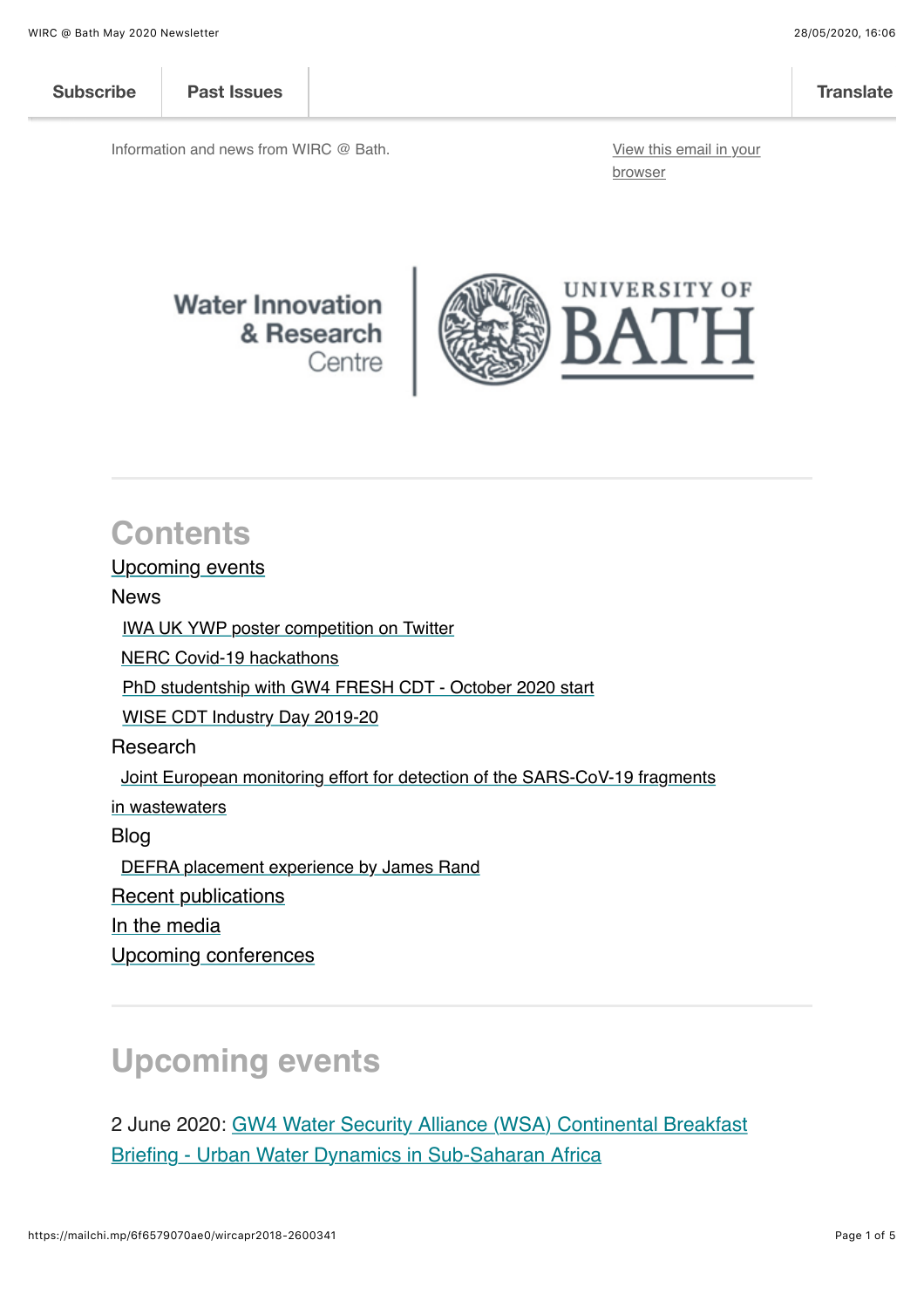[3 June 2020: GW4 Water Security Alliance \(WSA\) Research RendezVous:](https://www.bath.ac.uk/events/gw4-water-security-alliance-wsa-research-rendezvous-coastal-processes/) Coastal Processes

4 June 2020: [Facebook Live Talk: Ioanna Stamataki - Floods and flash floods](https://www.bath.ac.uk/events/facebook-live-talk-ioanna-stamataki-floods-and-flash-floods/)

Please note that all these events are free and open to all.

#### **News**

## <span id="page-1-0"></span>[IWA UK YWP poster competition on Twitter](https://twitter.com/search?q=%23iwaposter&src=typed_query)

Instead of the annual International Water Association Young Water Professionals conference, IWA are running an online poster competition, open to any Young Water Professional who would like to take part.

The competition is currently running on Twitter **until 12pm GMT Fri 29th May 2020**. Just tweet your poster with the hashtag **#IWAPoster,** include this hashtag in all of your questions and replies, and add **your name and organisation**.

Good luck!

**[See submitted posters here](https://twitter.com/search?q=%23iwaposter&src=typed_query)**

### <span id="page-1-1"></span>[NERC Covid-19 hackathons](https://digitalenvironment.org/home/covid-19-digital-sprint-hackathons/)

NERC are calling for environmental researchers, health and social science experts and data specialists to join an urgent Natural Environment Research Council (NERC, part of UK Research and Innovation) – funded Digital Sprint in June 2020. They are offering awards of up to £3000 for the solutions that best help us understand and address COVID-19 impact.

# <span id="page-1-2"></span>[PhD studentship with GW4 FRESH CDT -](https://www.gw4fresh.co.uk/projects/)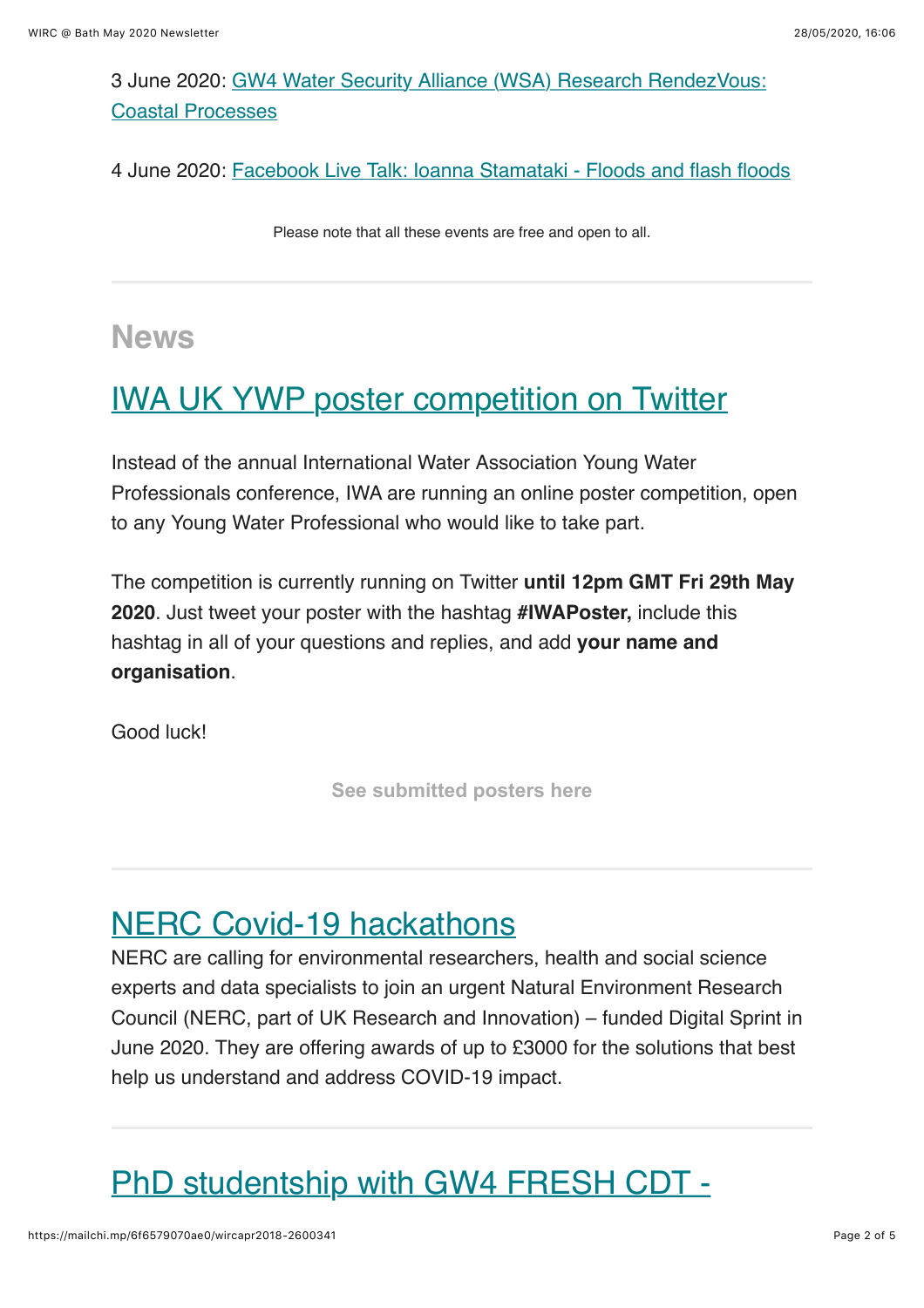### [October 2020 start](https://www.gw4fresh.co.uk/projects/)

FRESH are advertising new projects with an October 2020 start date. **Deadline for application is 11th June at 9am.** See the advertised projects below and feel free to forward this information to anyone interested.

**[See the project descriptions here](https://www.gw4fresh.co.uk/projects/)**



#### <span id="page-2-0"></span>[WISE CDT Industry Day 2019-20](http://blogs.bath.ac.uk/water/2020/05/28/wise-cdt-industry-day-2019-20/)

The EPSRC WISE CDT Industry Day took place on 12 February, for the first time as a dual event with the Wet Networks series, jointly convened by Arup and WRc. This combined event attracted a wide-ranging industry attendance that covered the breadth of the CDT's research interests.

### **Research**

#### <span id="page-2-1"></span>[Joint European monitoring effort for detection of the](http://blogs.bath.ac.uk/water/2020/05/28/joint-european-monitoring-effort-for-detection-of-the-sars-cov-19-fragments-in-wastewaters/) SARS-CoV-19 fragments in wastewaters

WIRC are working with the [European NORMAN network](https://www.norman-network.net/) to setup a joint monitoring effort for detection of the SARS-CoV-19 RNA fragments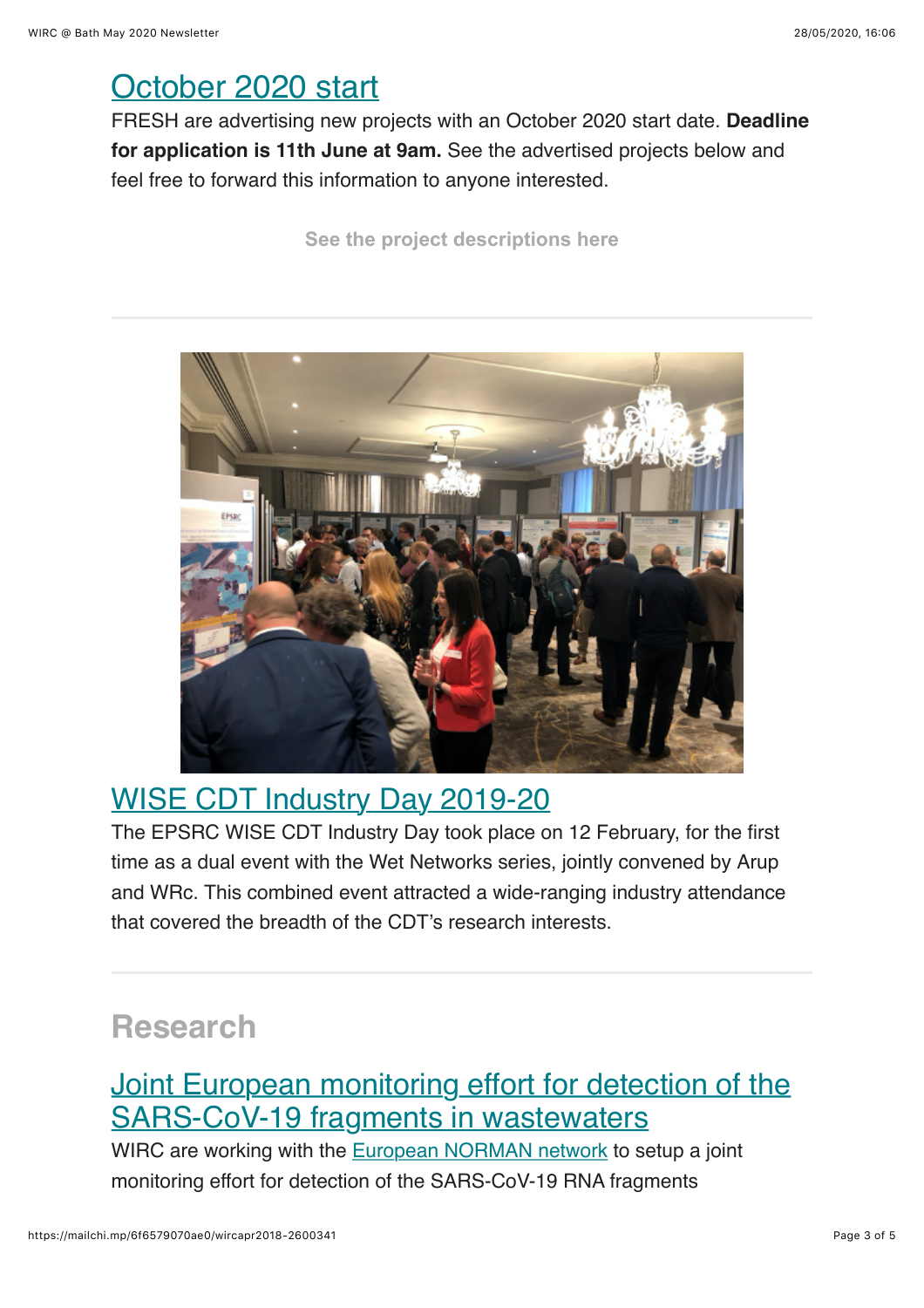in wastewater. [KWR](http://www.globalwaterresearchcoalition.net/about-us/gwrc-members/kwr-watercycle-research-institute/) has developed a harmonised sampling and analysis protocol, which is sent to over 80 labs in the network. Jan Hofman and Barbara Kasprzyk-Hordern are members of the core team leading this voluntary action. It is anticipated that the contributing labs will take samples on 1st June.

## **Blog**



### <span id="page-3-0"></span>DEFRA placement [experience by James](http://blogs.bath.ac.uk/water/2020/05/12/defra-placement-experience-by-james-rand/) Rand

The [UKRI](https://www.ukri.org/) run a series of fully funded Policy Internships for PhD students each year to work for a selected group of highly influential policy organisations. James, a [WISE CDT](http://wisecdt.org.uk/) Cohort 5 student, was awarded a 3 month internship to work with the Department for Environment, Food & Rural Affairs (DEFRA).

# <span id="page-3-1"></span>**Recent publications**

- [Simultaneous ozonation of 90 organic micropollutants including illicit](https://doi.org/10.1039/D0EW00260G) drugs and their metabolites in different water matrices. *Zoumpouli G A, Souza F S, Petrie B, Féris L A, Kasprzyk-Hordern B and Wenk J, 2020.*
- [A stochastic model to predict flow, nutrient and temperature changes in a](https://doi.org/10.3390/w12041187) sewer under water conservation scenarios. *Bailey O, Zlatanovic L, van der Hoek JP, Kapelan Z, Blokker M, Arnot T & Hofman J, 2020.*
- [Integrated Electrochemical Biosensors for Detection of Waterborne](https://doi.org/10.3390/bios10040036) Pathogens in Low-Resource Settings. *Rainbow J, Sedlackova E, Jiang S, Maxted G, Moschou D, Richtera L & Estrela P, 2020.*